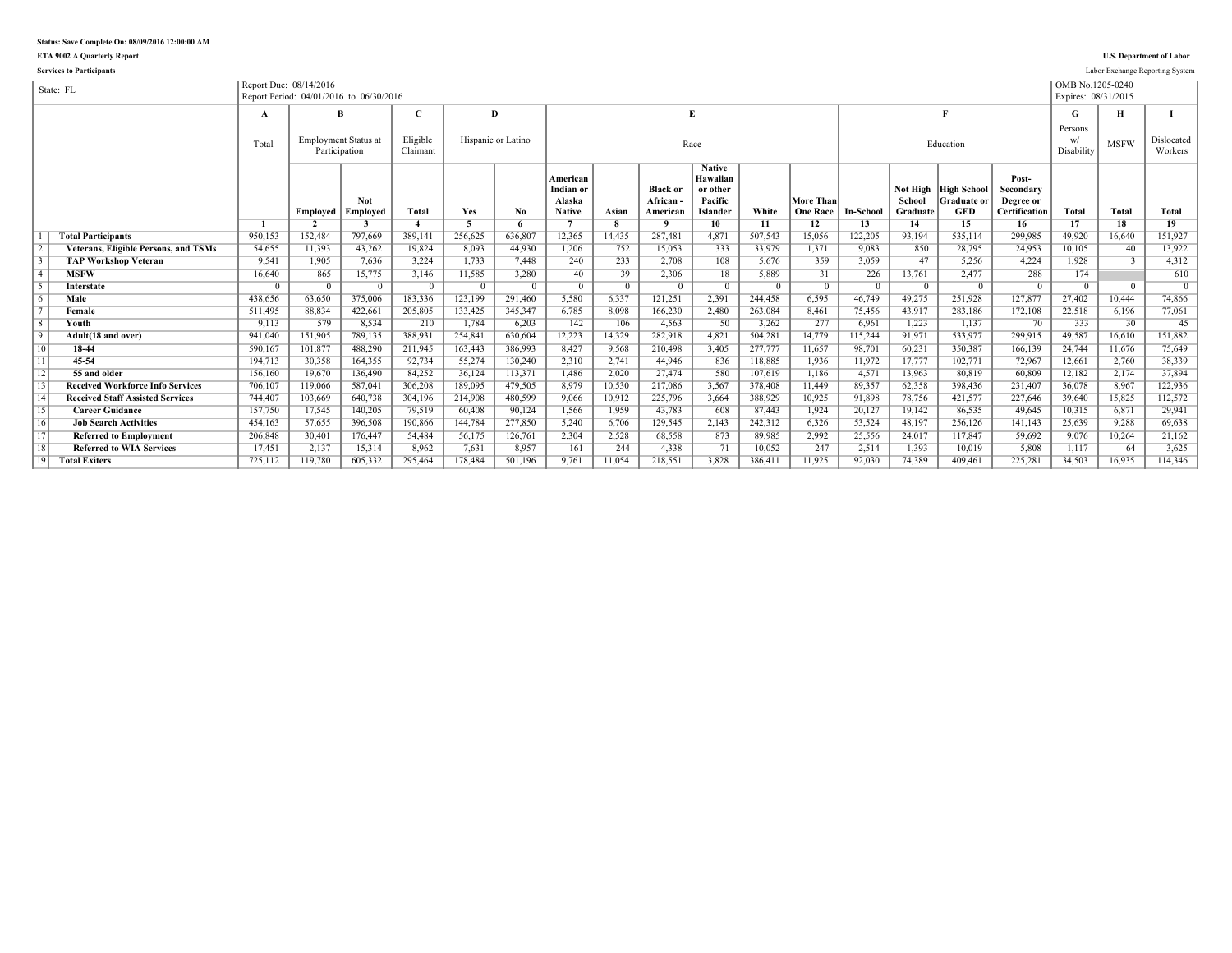## **ETA 9002 B Quarterly Report U.S. Department of Labor**

**Services to Veterans** Labor Exchange Reporting System

|                | State:FL                                  |                  | Report Due:08/14/2016                  |                  |                         |                |             |                |                | OMB No.1205-0240              |           |                |
|----------------|-------------------------------------------|------------------|----------------------------------------|------------------|-------------------------|----------------|-------------|----------------|----------------|-------------------------------|-----------|----------------|
|                |                                           |                  | Report Period:04/01/2016 to 06/30/2016 |                  |                         |                |             |                |                | Expires: 08/31/2015           |           |                |
|                |                                           |                  | A                                      |                  |                         | $\bf{B}$       | $\mathbf C$ | D              | E              | F                             | G         | Η              |
|                |                                           |                  | Total Veterans, Eligible Persons, and  |                  |                         | <b>TSMs</b>    | Campaign    | Disabled       | Special        | Recently                      | Post 9/11 | <b>TAP</b>     |
|                |                                           |                  | <b>TSMs</b>                            |                  |                         |                | Badge       | Veterans       | Disabled       | Separated                     | Era       | Veterans       |
|                |                                           | 18-44            | 45-54                                  | $55+$            | Total                   |                | Veterans    |                | Veterans       | Veterans<br>$(3 \text{ yrs})$ | Veterans  |                |
|                |                                           | 1                | $\mathbf{2}$                           | 3                | $\overline{\mathbf{4}}$ | 5              | 6           | $\overline{7}$ | 8              | 9                             | 10        | 11             |
|                | Total Veterans Eligible Persons, and TSMs | 24,377           | 14,996                                 | 15,281           | 54,655                  | 2,713          | 23,829      | 14,194         | 6,022          | 8,362                         | 21,001    | 9,541          |
| $\sqrt{2}$     | TAP Workshop Veteran                      | 7,342            | 1,574                                  | 625              | 9,541                   | 1,692          | 4,906       | 3,135          | 1,826          | 5,161                         | 6,797     | 9,541          |
| $\overline{3}$ | Male                                      | 18,619           | 12,386                                 | 13,560           | 44,565                  | 2,210          | 20,727      | 11,499         | 4,809          | 6,734                         | 16,582    | 7,832          |
| $\overline{4}$ | Female                                    | 5,758            | 2,610                                  | 1,721            | 10,090                  | 503            | 3,102       | 2,695          | 1,213          | 1,628                         | 4,419     | 1,709          |
| 5              | 18-44                                     |                  |                                        |                  |                         | 2,234          | 12,042      | 6,732          | 3,238          | 7,294                         | 16,835    | 7,342          |
| 6              | $45 - 54$                                 |                  |                                        |                  |                         | 437            | 5,971       | 4,165          | 1,774          | 881                           | 3,249     | 1,574          |
| $\tau$         | 55 and older                              |                  |                                        |                  |                         | 41             | 5,816       | 3,297          | 1,010          | 187                           | 917       | 625            |
| 8              | Received Workforce Info Services          | 18,639           | 11,493                                 | 11,591           | 41,724                  | 2,197          | 18,309      | 10,972         | 4,706          | 6,348                         | 16,195    | 7,788          |
| 9              | <b>Received Staff Assisted Services</b>   | 18,356           | 11,586                                 | 12,306           | 42,249                  | 1,765          | 18,146      | 10,940         | 4,574          | 6,336                         | 15,810    | 6,795          |
| 10             | Career Guidance                           | 6,031            | 3,972                                  | 4,294            | 14,297                  | 439            | 6,205       | 4,306          | 1,819          | 2,061                         | 5,388     | 2,474          |
| 11             | <b>Job Search Activities</b>              | 11,738           | 7,619                                  | 8,104            | 27,461                  | 1,232          | 11,816      | 7,317          | 3,047          | 4,015                         | 10,304    | 4,607          |
| 12             | Referred to Employment                    | 5,018            | 3,441                                  | 3,579            | 12,038                  | 406            | 4,989       | 3,154          | 1,259          | 1,479                         | 4,357     | 1,884          |
| 13             | Referred to WIA Services                  | 580              | 391                                    | 332              | 1,303                   | 28             | 582         | 371            | 164            | 182                           | 504       | 208            |
| 14             | Referred to Intensive Services            | 3,869            | 2,673                                  | 2,809            | 9,351                   | 204            | 4,162       | 3,224          | 1,444          | 1,348                         | 3,598     | 1,661          |
| 15             | Referred to Federal Training              | 613              | 414                                    | 355              | 1,382                   | 29             | 622         | 413            | 187            | 198                           | 545       | 227            |
| 16             | Placed in Federal Training                | 5                | 4                                      | $\theta$         | 9                       | $\overline{0}$ | 5           | 4              | 2              | 3                             | 6         | 3              |
| 17             | Referred to Federal Job                   | 111              | 94                                     | 117              | 322                     | 11             | 140         | 102            | 43             | 43                            | 113       | 52             |
| 18             | Entered into Federal Job                  | $\boldsymbol{0}$ | $\overline{0}$                         | $\boldsymbol{0}$ | $\mathbf{0}$            | $\overline{0}$ | $\Omega$    | $\overline{0}$ | $\Omega$       | $\theta$                      | $\theta$  | $\mathbf{0}$   |
| 19             | Referred to Federal Contractor Job        |                  |                                        |                  |                         |                | 1,954       |                | 524            | 575                           | 1,332     | 579            |
| 20             | Entered into Federal Contractor Job       |                  |                                        |                  |                         |                | 16          |                | $\overline{2}$ | 7                             | 10        | $\overline{4}$ |
| 21             | <b>Total Exiters</b>                      | 18,785           | 10,787                                 | 10,959           | 40,532                  | 2,222          | 17,669      | 10,189         | 4,317          | 6,506                         | 15,777    | 7,326          |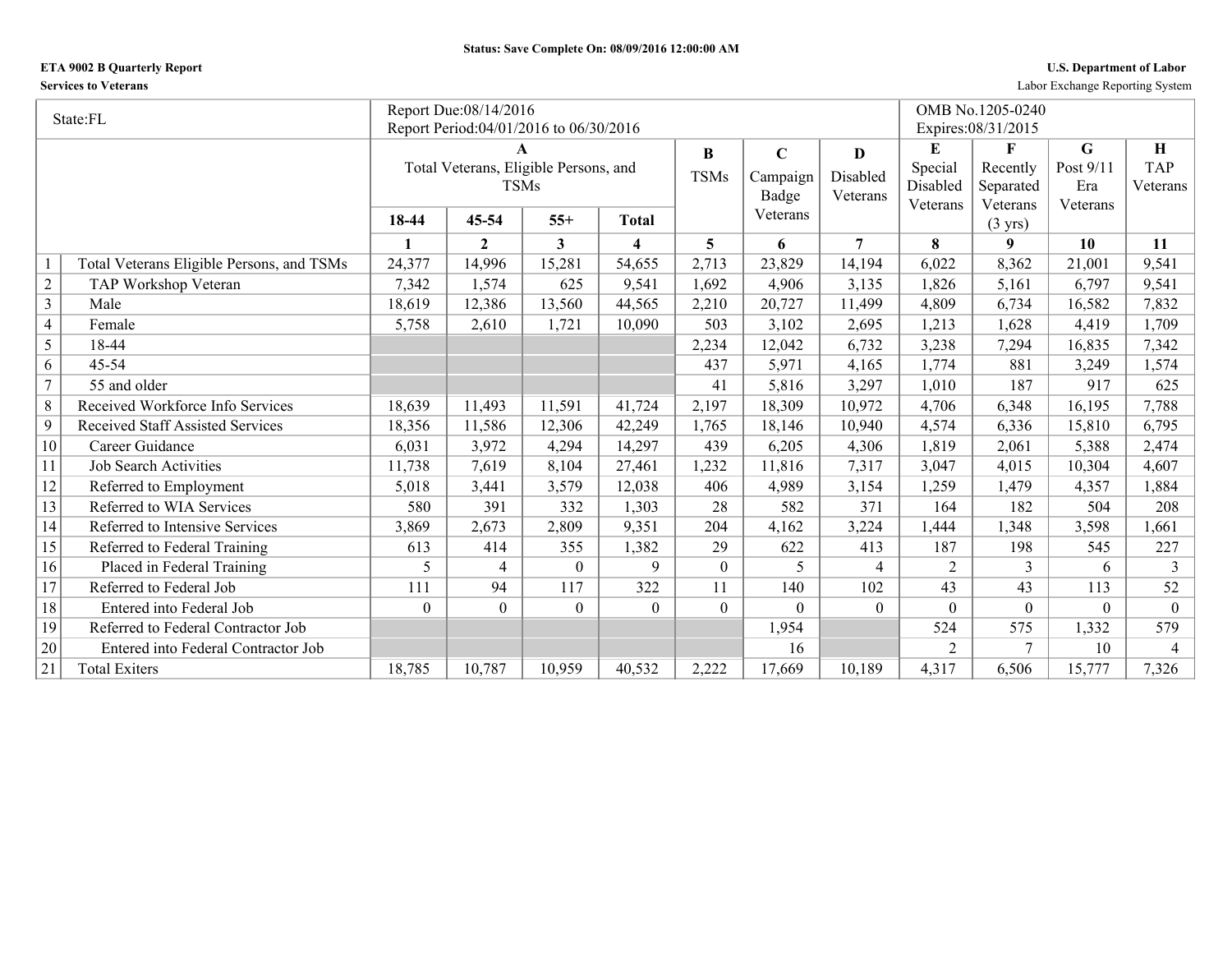### **ETA 9002 C Quarterly Report U.S. Department of Labor**

| <b>Performance Outcomes - Exiters</b>                      |                        |                                         |                           |         |                                                  |            |                                        |                                                                     |                         |                                 |                  |                                |                                      |                                                        |                          |                   | Labor Exchange Reporting System |
|------------------------------------------------------------|------------------------|-----------------------------------------|---------------------------|---------|--------------------------------------------------|------------|----------------------------------------|---------------------------------------------------------------------|-------------------------|---------------------------------|------------------|--------------------------------|--------------------------------------|--------------------------------------------------------|--------------------------|-------------------|---------------------------------|
| State: FL                                                  | Report Due: 08/14/2016 | Report Period: 04/01/2016 to 06/30/2016 |                           |         |                                                  |            |                                        |                                                                     |                         |                                 |                  |                                |                                      |                                                        | Expires: 08/31/2015      | OMB No. 1205-0240 |                                 |
|                                                            | A                      | B                                       | Hispanic or Latino        |         |                                                  |            |                                        | $\overline{D}$<br>Race                                              |                         |                                 |                  |                                | Education                            |                                                        |                          |                   |                                 |
| <b>Exiters</b><br><b>Performance Outcomes</b>              | Total<br>Exiters       | Eligible Claimant                       | Yes                       | No.     | American<br>Indian or<br>Alaska<br><b>Native</b> | Asian      | <b>Black or</b><br>African<br>American | <b>Native</b><br>Hawaiian<br>or other<br>Pacific<br><b>Islander</b> | White                   | More<br>Than<br><b>One Race</b> | <b>In-School</b> | Not High<br>School<br>Graduate | High<br>School<br>Graduate<br>or GED | Post<br>Secondary<br>Degree or<br><b>Certification</b> | Persons w/<br>Disability | <b>MSFW</b>       | Dislocated<br>Workers           |
| <b>Entered Employment Numerator</b>                        | 392,930                | $\overline{2}$<br>182,335               | $\overline{3}$<br>102,211 | 266,470 | -5<br>4,887                                      | 6<br>5,417 | 117,685                                | 8<br>2,056                                                          | $\mathbf{Q}$<br>208,738 | 10<br>6,187                     | 11<br>46.839     | 12<br>45.321                   | 13<br>226,024                        | 14<br>113,427                                          | 15<br>12,886             | 16<br>13,285      | 17<br>76,596                    |
| <b>Entered Employment(Youth)</b>                           | 2,750                  | 84                                      | 582                       | 1,852   | 41                                               | 67         | 1,233                                  | 18                                                                  | 1,141                   | 87                              | 1,932            | 415                            | 451                                  | 26                                                     | 83                       | 17                | $30^{-}$                        |
| <b>Entered Employment(18-44)</b>                           | 262,174                | 109,836                                 | 70,429                    | 173,993 | 3,587                                            | 3,812      | 90,429                                 | 1,526                                                               | 125,185                 | 5,064                           | 39,583           | 31,317                         | 157,609                              | 67,480                                                 | 7.284                    | 9,393             | 43.098                          |
| <b>Entered Employment</b> (45-54)                          | 78,041                 | 42,659                                  | 20,626                    | 53,573  | 833                                              | 959        | 17,275                                 | 336                                                                 | 48,139                  | 692                             | 3,993            | 8,293                          | 42,185                               | 27,201                                                 | 3,130                    | 2,186             | 19.379                          |
| <b>Entered Employment(55 and over)</b>                     | 49,964                 | 29.756                                  | 10,573                    | 37,052  | 426                                              | 579        | 8.748                                  | 176                                                                 | 34,273                  | 344                             | 1,331            | 5,296                          | 25,778                               | 18,720                                                 | 2,389                    | 1,689             | 14.088                          |
| <b>Entered Employment Rate Denominator</b>                 | 589,518                | 265,660                                 |                           |         |                                                  |            |                                        |                                                                     |                         |                                 |                  |                                |                                      |                                                        | 28.463                   | 16,501            | 112,521                         |
| <b>Entered Employment Rate</b>                             | 67                     | 69                                      |                           |         |                                                  |            |                                        |                                                                     |                         |                                 |                  |                                |                                      |                                                        | 45                       | 81                | 68                              |
| <b>Employment Retention at Six Mo. Numerator</b>           | 440.999                | 179.088                                 |                           |         |                                                  |            |                                        |                                                                     |                         |                                 |                  |                                |                                      |                                                        |                          | 10.139            |                                 |
| <b>Employment Retention at Six Mo. Denominator</b>         | 526,060                | 209.328                                 |                           |         |                                                  |            |                                        |                                                                     |                         |                                 |                  |                                |                                      |                                                        |                          | 14.303            |                                 |
| <b>Employment Retention Rate at Six Mo.</b>                | 84                     | 86                                      |                           |         |                                                  |            |                                        |                                                                     |                         |                                 |                  |                                |                                      |                                                        |                          | 71                |                                 |
| <b>Six Month Average Earnings Numerator</b>                | 5,954,539,473          | 2,662,270,544                           |                           |         |                                                  |            |                                        |                                                                     |                         |                                 |                  |                                |                                      |                                                        |                          |                   |                                 |
| <b>Six Month Average Earnings Denominator</b>              | 440.999                | 179.088                                 |                           |         |                                                  |            |                                        |                                                                     |                         |                                 |                  |                                |                                      |                                                        |                          |                   |                                 |
| <b>Six Month Average Earnings Rate</b>                     | 13,502                 | 14,866                                  |                           |         |                                                  |            |                                        |                                                                     |                         |                                 |                  |                                |                                      |                                                        |                          |                   |                                 |
| <b>Three Month Median Earnings</b>                         | 4.697                  | 5,093                                   |                           |         |                                                  |            |                                        |                                                                     |                         |                                 |                  |                                |                                      |                                                        |                          |                   |                                 |
| <b>Six Month Median Earnings</b>                           | 5,258                  | 5,813                                   |                           |         |                                                  |            |                                        |                                                                     |                         |                                 |                  |                                |                                      |                                                        |                          |                   |                                 |
| <b>Entered Employment Rate Follow Work-Info Services</b>   | 67                     |                                         |                           |         |                                                  |            |                                        |                                                                     |                         |                                 |                  |                                |                                      |                                                        |                          |                   |                                 |
| <b>Employment Retention Rate Follow Work-Info Services</b> | 84                     |                                         |                           |         |                                                  |            |                                        |                                                                     |                         |                                 |                  |                                |                                      |                                                        |                          |                   |                                 |
| <b>Average Earnings Follow Work-Info Services</b>          | 13,623                 |                                         |                           |         |                                                  |            |                                        |                                                                     |                         |                                 |                  |                                |                                      |                                                        |                          |                   |                                 |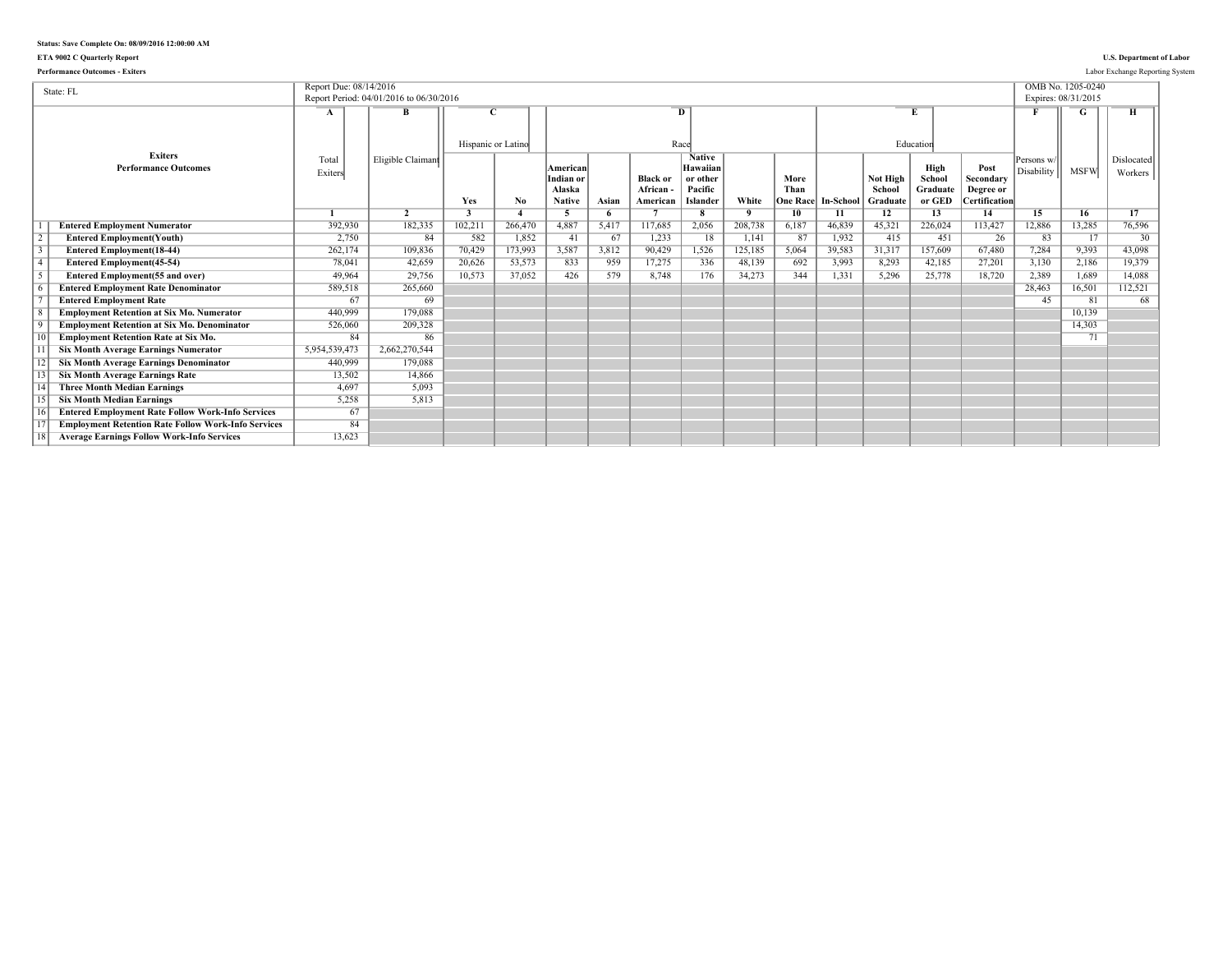## **ETA 9002 D Quarterly Report U.S. Department of Labor**

**Performance Outcomes - Performance Outcomes - Veterans , Eligible Persons and TSMs** Labor Exchange Reporting System

|    | State: FL                                                  | Report Due: 08/14/2016 |                                            |            |              |             |                |            | OMB No. 1205-0240   |                    |             |            |
|----|------------------------------------------------------------|------------------------|--------------------------------------------|------------|--------------|-------------|----------------|------------|---------------------|--------------------|-------------|------------|
|    |                                                            |                        | Report Period: 04/01/2016 to 06/30/2016    |            |              |             |                |            | Expires: 08/31/2015 |                    |             |            |
|    |                                                            |                        |                                            |            |              | B           |                | D          | E                   |                    | G           | Н          |
|    | <b>Veterans, Eligible Persons, and TSMs</b>                |                        | Total Veterans, Eligible Persons, and TSMs |            |              | <b>TSMs</b> | Campaign Badge | Disabled   | Special Disabled    | Recently           | Post $9/11$ | <b>TAP</b> |
|    | <b>Performance Outcomes</b>                                |                        |                                            |            |              |             | Veterans       | Veterans   | Veterans            | Separated Veterans | Era         | Veterans   |
|    |                                                            | 18-44                  | 45-54                                      | $55+$      | <b>Total</b> |             |                |            |                     | $(3 \text{ yrs})$  | Veterans    |            |
|    |                                                            |                        | $\mathcal{L}$                              | 3          |              |             |                | $\tau$     | я                   | $\mathbf{o}$       | 10          | 11         |
|    | <b>Entered Employment Numerator</b>                        | 9,577                  | 5,536                                      | 4,566      | 19.679       | 1,043       | 8.976          | 4,304      | 1,676               | 3,724              | 8,222       | 3,519      |
|    | <b>Entered Employment (18-44)</b>                          |                        |                                            |            |              | 916         | 5,128          | 2,277      | 991                 | 3,386              | 7.008       | 2,882      |
|    | <b>Entered Employment (45-54)</b>                          |                        |                                            |            |              | 115         | 2,095          | 1,220      | 461                 | 295                | 988         | 468        |
|    | <b>Entered Employment (55 and over)</b>                    |                        |                                            |            |              | 12          | 1,753          | 807        | 224                 | 43                 | 226         | 169        |
|    | <b>Entered Employment Denominator</b>                      | 14,572                 | 8,878                                      | 9,497      | 32,947       | 1,651       | 14,995         | 8,093      | 3,371               | 6.008              | 12,913      | 5,831      |
|    | <b>Entered Employment Rate</b>                             | 66                     | 62                                         | 48         | 60           | 63          | 60             | 53         | 50                  | 62                 | 64          | 60         |
|    | <b>Employment Retention at Six Months Numerator</b>        | 11,521                 | 7,365                                      | 5,188      | 24.074       | 1,233       | 11,235         | 5,327      | 1,965               | 4,045              | 9,791       | 3,332      |
|    | <b>Employment Retention at Six Months Denominator</b>      | 13,860                 | 8,626                                      | 6,273      | 28,759       | 1,469       | 13,372         | 6,421      | 2,410               | 5,009              | 11,795      | 4,123      |
|    | <b>Employment Retention Rate at Six Months</b>             | 83                     | 85                                         | 83         | 84           | 84          | 84             | 83         | 82                  | 81                 | 83          | 81         |
|    | <b>Entered Employment Follow S-A Services Num.</b>         | 7,675                  | 4,608                                      | 3,879      | 16.162       | 763         | 7,256          | 3,544      | 1,348               | 2,952              | 6,561       | 2,671      |
|    | <b>Entered Employment Follow S-A Services Den.</b>         | 11,547                 | 7.386                                      | 8,038      | 26,971       | 1,179       | 12,044         | 6,613      | 2.673               | 4,668              | 10,153      | 4,305      |
|    | <b>Entered Employment Follow S-A Services Rate</b>         | 67                     | 62                                         | 48         | 60           | 65          | 60             | 54         | 50                  | 63                 | 65          | 62         |
|    | <b>Six Month Average Earnings Numerator</b>                | 177,362,561            | 130,302,672                                | 79,262,561 | 386,927,793  | 22,666,042  | 191,612,700    | 93,020,660 | 35,423,193          | 59,667,496         | 155,611,218 | 52,262,617 |
|    | <b>Six Month Average Earnings Denominator</b>              | 11,521                 | 7.365                                      | 5,188      | 24.074       | 1.233       | 11.235         | 5,327      | 1.965               | 4.045              | 9.791       | 3,332      |
|    | <b>Six Month Average Earnings</b>                          | 15,395                 | 17,692                                     | 15,278     | 16,072       | 18,383      | 17,055         | 17,462     | 18,027              | 14,751             | 15,893      | 15,685     |
|    | <b>Three Month Median Earnings</b>                         | 5,627                  | 6,558                                      | 5,256      | 5.824        | 6,358       | 6,173          | 6,332      | 6,435               | 5,121              | 5.687       | 5,488      |
|    | <b>Six Month Median Earnings</b>                           | 6,360                  | 7,112                                      | 5,619      | 6,448        | 7,228       | 6,922          | 7,074      | 7,268               | 5,965              | 6,473       | 6,259      |
| 18 | <b>Entered Employment Rate Follow Work-Info Services</b>   | 66                     | 63                                         | 49         | 60           | 64          | 61             | 54         | 51                  | 63                 | 64          | 61         |
| 19 | <b>Employment Retention Rate Follow Work-Info Services</b> | 83                     | 85                                         | 83         | 84           | 84          | 84             | 83         | 82                  | 81                 | 83          | 81         |
| 20 | <b>Average Earnings Follow Work-Info Services</b>          | 15,488                 | 17,763                                     | 15,373     | 16,158       | 18,565      | 17,190         | 17,683     | 18,226              | 14,881             | 15,998      | 15,820     |
| 21 | <b>Received Credential</b>                                 |                        | $\Omega$                                   | $\Omega$   | 2            | $\Omega$    |                | $\Omega$   |                     | 2                  | 2           | $\Omega$   |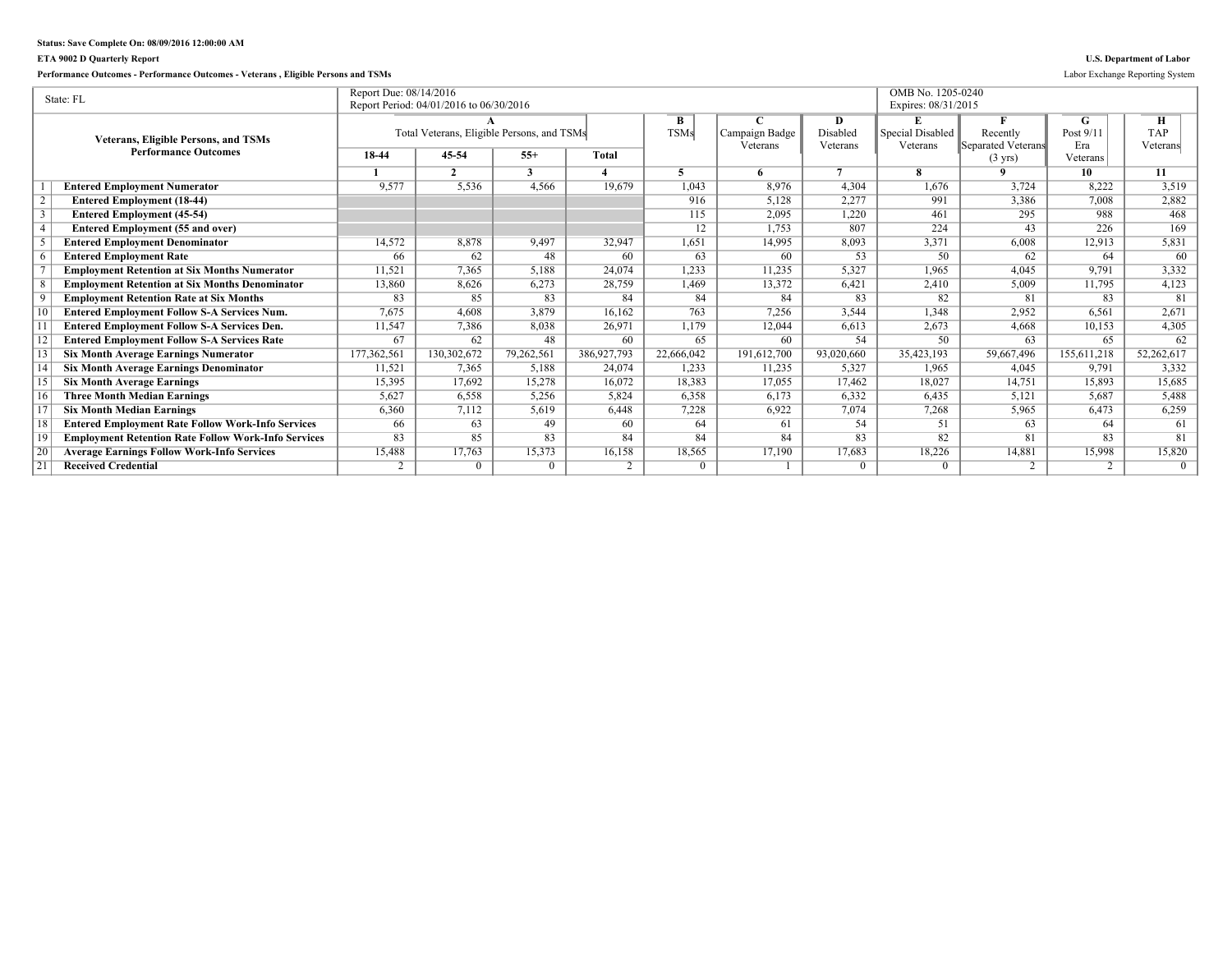### **ETA 9002 E Quarterly Report U.S. Department of Labor**

|           | <b>Services to Participants</b>                        |               |                                                                   |                                                       |                                                                        |                                                  |                                                                         |                                              |              |                                                                                                |                                                                        |                                                       |                       |                       |                                                      |                                                                                                                                          |                                 |                                            |                                                                     |                                                               |                                                                              |                                                 |                          |                                                                |                                                     | Labor Exchange Reporting System |
|-----------|--------------------------------------------------------|---------------|-------------------------------------------------------------------|-------------------------------------------------------|------------------------------------------------------------------------|--------------------------------------------------|-------------------------------------------------------------------------|----------------------------------------------|--------------|------------------------------------------------------------------------------------------------|------------------------------------------------------------------------|-------------------------------------------------------|-----------------------|-----------------------|------------------------------------------------------|------------------------------------------------------------------------------------------------------------------------------------------|---------------------------------|--------------------------------------------|---------------------------------------------------------------------|---------------------------------------------------------------|------------------------------------------------------------------------------|-------------------------------------------------|--------------------------|----------------------------------------------------------------|-----------------------------------------------------|---------------------------------|
| State: FL |                                                        |               | Report Due: 08/14/2016<br>Report Period: 04/01/2016 to 06/30/2016 |                                                       |                                                                        |                                                  |                                                                         |                                              |              |                                                                                                |                                                                        |                                                       |                       |                       |                                                      |                                                                                                                                          |                                 |                                            |                                                                     |                                                               |                                                                              | OMB No. 1205-0240<br>Expires: 08/31/2015        |                          |                                                                |                                                     |                                 |
|           |                                                        |               |                                                                   |                                                       |                                                                        |                                                  |                                                                         | G.                                           |              |                                                                                                |                                                                        |                                                       |                       |                       |                                                      | $\Omega$                                                                                                                                 |                                 |                                            |                                                                     |                                                               |                                                                              |                                                 |                          |                                                                |                                                     |                                 |
|           |                                                        | O*NET<br>soc: |                                                                   |                                                       | 15                                                                     |                                                  | 19                                                                      |                                              | 23           | 25                                                                                             | 27                                                                     | 29                                                    | 31                    |                       |                                                      | 37                                                                                                                                       | 39                              | 41                                         | 43                                                                  | 45                                                            | 47                                                                           |                                                 | 51                       |                                                                | 55                                                  |                                 |
|           |                                                        | <b>Total</b>  |                                                                   | <b>Business</b><br>Financia<br>Ccupations Occupations | Computer<br>and<br>Management  Operations   Mathematical   Engineering | Architecture<br>and<br>Occupations   Occupations | Life.<br><b>Physical and</b><br>Social<br>Science<br><b>Occupations</b> | d Community<br>and Social<br><b>Services</b> | Legal        | <b>Education.</b><br>Training.<br>and<br>Library<br><b>Occupations Occupations Occupations</b> | Arts, Design,<br>Entertainment.<br>Sports, and<br>Media<br>Occupations | Healthcare<br>Practitioner<br>and<br><b>Technical</b> | Healthcare<br>Support | Protective<br>Service | Food<br>Preparation<br>and Serving<br><b>Related</b> | <b>Building and</b><br>Grounds<br>Cleaning and<br>Maintenance<br>Occupations Occupations Occupations Occupations Occupations Occupations | Personal<br>Care and<br>Service | Sales and<br>Related<br><b>Occupations</b> | Office and<br>dministrative<br><b>Support</b><br><b>Occupations</b> | Farming.<br>Fishing.<br>and<br>Forestry<br><b>Occupations</b> | <b>Construction</b> Installation.<br>and<br><b>Extraction</b><br>Occupations | Maintenance<br>and Repair<br><b>Occupations</b> | Production<br>Occupation | Transportation<br>and Material<br>Moving<br><b>Occupations</b> | Military<br>Specific<br><i><b>'Occupations'</b></i> |                                 |
|           | <b>Total Openings Received</b>                         | 340,513       | 16.417                                                            | 13.747                                                | 15.718                                                                 | 7,392                                            | 1.641                                                                   | 6,123                                        | 758          | 4.448                                                                                          | 3.355                                                                  | 18,132                                                | 7.030                 | 6,156                 | 18.211                                               | 12,591                                                                                                                                   | 7.070                           | 24.978                                     | 50.964                                                              | 66.765                                                        | 10,225                                                                       | 10.843                                          | 12,924                   | 24.868                                                         |                                                     |                                 |
|           | Agriculture, Forestry, Fishing, and Hunting            | 64.881        | 96                                                                | 45                                                    |                                                                        |                                                  |                                                                         |                                              |              |                                                                                                |                                                                        |                                                       |                       |                       |                                                      |                                                                                                                                          | 163                             | 36                                         | 151                                                                 | 63.320                                                        | 163                                                                          | 68                                              | 195                      | 526                                                            |                                                     |                                 |
| 21        | Mining                                                 | 338           | 28                                                                | 20                                                    |                                                                        | 47                                               |                                                                         |                                              |              |                                                                                                |                                                                        |                                                       |                       |                       |                                                      |                                                                                                                                          |                                 | 15                                         | 17                                                                  |                                                               | 48                                                                           | 27                                              |                          | 38                                                             |                                                     |                                 |
| 22        | <b>Utilities</b>                                       | 985           | 67                                                                | 73                                                    | 56                                                                     | 44                                               |                                                                         |                                              |              |                                                                                                |                                                                        |                                                       |                       |                       | 10 <sup>10</sup>                                     |                                                                                                                                          |                                 | 57                                         | 138                                                                 |                                                               |                                                                              | 133                                             |                          | 232                                                            |                                                     |                                 |
| 23        | Construction                                           | 11.059        | 694                                                               | 268                                                   | 52                                                                     | 514                                              | 18                                                                      |                                              |              | 20                                                                                             | 25                                                                     | 21                                                    |                       |                       |                                                      | 159                                                                                                                                      |                                 | 318                                        | 756                                                                 |                                                               | 5,222                                                                        | 1.508                                           | 663                      | 782                                                            |                                                     |                                 |
| $31 - 33$ | Manufacturing                                          | 21,643        | 2,038                                                             | 1,302                                                 | 817                                                                    | 1.697                                            | 297                                                                     |                                              | 21           | 82                                                                                             | 431                                                                    | 393                                                   | 51                    | $\Delta$ 1            | 180                                                  | 233                                                                                                                                      | 28                              | 1,923                                      | 2,510                                                               | 38                                                            | 795                                                                          | 1,713                                           | 4,759                    | 2,253                                                          |                                                     |                                 |
| 42        | <b>Wholesale Trade</b>                                 | 8.370         | 528                                                               | 678                                                   | 332                                                                    | 238                                              | 23                                                                      |                                              |              |                                                                                                | 66                                                                     | 160                                                   | 49                    |                       | 33                                                   | 48                                                                                                                                       |                                 | 1.148                                      | 2.070                                                               | 147                                                           | 76                                                                           | 397                                             | 1,064                    | 1.284                                                          |                                                     |                                 |
| 44-45     | <b>Retail Trade</b>                                    | 14.795        | 736                                                               | 511                                                   | 411                                                                    | 62                                               |                                                                         |                                              | 22           | 12                                                                                             | 370                                                                    | 144                                                   | 23                    | 72                    | 298                                                  | 82.                                                                                                                                      |                                 | 7.113                                      | 2.568                                                               | 71                                                            | 156                                                                          | 531                                             | 568                      | 992                                                            |                                                     |                                 |
| 48-49     | <b>Transportation and Warehousing</b>                  | 10.244        | 569                                                               | 596                                                   | 339                                                                    | 219                                              |                                                                         |                                              |              |                                                                                                | 23                                                                     | 43                                                    |                       | QT                    | 14                                                   | 111                                                                                                                                      |                                 | 307                                        | 1.534                                                               | 133                                                           | 49                                                                           | 625                                             | 246                      | 5,275                                                          |                                                     |                                 |
| -51       | Information                                            | 11.458        | 556                                                               | 606                                                   | 2.479                                                                  | 149                                              | 24                                                                      |                                              | 24           |                                                                                                | 409                                                                    | 158                                                   | $\Delta$              |                       | 39                                                   |                                                                                                                                          |                                 | 777                                        | 5.447                                                               |                                                               | 89                                                                           | 278                                             |                          | 288                                                            |                                                     |                                 |
| 52        | <b>Finance and Insurance</b>                           | 14.817        | 1,212                                                             | 3.554                                                 | 1,609                                                                  | 57                                               | 26                                                                      | 124                                          | 128          | 13                                                                                             | 90                                                                     | 427                                                   | QQ                    | 106                   | 33                                                   | 25                                                                                                                                       |                                 | 3,506                                      | 3,628                                                               |                                                               | 12                                                                           | 26                                              | 49                       | 64                                                             |                                                     |                                 |
| - 53      | <b>Real Estate and Rental and Leasing</b>              | 3.918         | 664                                                               | 248                                                   | 74                                                                     | 69                                               |                                                                         |                                              | 13           |                                                                                                | 27                                                                     | 2 <sub>2</sub>                                        | 22                    | 45                    | 171                                                  | 241                                                                                                                                      | 51                              | 348                                        | 736                                                                 |                                                               | 55                                                                           | 683                                             | 64                       | 347                                                            |                                                     |                                 |
| -54       | <b>Professional, Scientific and Technical Services</b> | 22,182        | 1.560                                                             | 2,296                                                 | 5,530                                                                  | 3,022                                            | 476                                                                     | 178                                          | 308          | 126                                                                                            | 515                                                                    | 244                                                   | 121                   | 68                    | 150                                                  | 175                                                                                                                                      |                                 | 1.798                                      | 3,582                                                               | 15                                                            | 519                                                                          | 529                                             | 485                      | 388                                                            |                                                     |                                 |
| -55       | <b>Management of Companies and Enterprises</b>         | 799           | 49                                                                | 106                                                   | 42                                                                     | 17                                               |                                                                         | 10                                           |              |                                                                                                |                                                                        |                                                       |                       |                       | 63                                                   | 120                                                                                                                                      | 25                              | 29                                         | 144                                                                 |                                                               | 14                                                                           | 66                                              | 77                       | 19                                                             |                                                     |                                 |
|           | Admin. And Spt. Waste Mgt. And Remediation Services    | 52,552        | 1.373                                                             | 1.439                                                 | 1.697                                                                  | 690                                              | 264                                                                     | 205                                          | $90^{\circ}$ | 384                                                                                            | 398                                                                    | 767                                                   | 135                   | 4.176                 | 1.211                                                | 6,530                                                                                                                                    | 605                             | 4,415                                      | 16.393                                                              | 230                                                           | 2,249                                                                        | 1.445                                           | 2.971                    | 4,865                                                          |                                                     |                                 |
| - 61      | <b>Educational Services</b>                            | 8,561         | 1,448                                                             | 279                                                   | 361                                                                    | 77                                               | 42                                                                      | 445                                          | 11           | 2,621                                                                                          | 263                                                                    | 149                                                   | 13                    |                       | 335                                                  | 358                                                                                                                                      | 182                             | 168                                        | 999                                                                 |                                                               | 48                                                                           | 242                                             | 42                       | 388                                                            |                                                     |                                 |
| 62        | <b>Health Care and Social Assistance</b>               | 38,342        | 2,250                                                             | 722                                                   | 319                                                                    | 74                                               | 131                                                                     | 4.294                                        | 10           | 798                                                                                            | 87                                                                     | 15,227                                                | 6,312                 | 139                   | 868                                                  | 629                                                                                                                                      | 1.177                           | 495                                        | 3,822                                                               |                                                               | 13.                                                                          | 337                                             | 135                      | 499                                                            |                                                     |                                 |
|           | Arts, Entertainment, and Recreation                    | 9.183         | 110                                                               | 69                                                    | 1.030                                                                  |                                                  |                                                                         |                                              |              | 20                                                                                             | 430                                                                    |                                                       |                       | 157                   | 3.661                                                | 206                                                                                                                                      | 2,457                           | 459                                        | 297                                                                 |                                                               | $10^{-1}$                                                                    | 111                                             | 70                       | 58                                                             |                                                     |                                 |
|           | <b>Accommodation and Food Services</b>                 | 22.285        | 927                                                               | 236                                                   |                                                                        | 31                                               | 10                                                                      |                                              |              |                                                                                                | 45                                                                     |                                                       | $\Delta$ 1            | 217                   | 10.880                                               | 2.933                                                                                                                                    | 1.448                           | 1.006                                      | 2.180                                                               |                                                               | 26                                                                           | 447                                             | 369                      | 1.386                                                          |                                                     |                                 |
| 81        | <b>Other Services</b>                                  | 13,536        | 1.006                                                             | 238                                                   | 135                                                                    | 143                                              | 51                                                                      | 509                                          |              | 102                                                                                            | 55                                                                     | 151                                                   | 55                    |                       | 114                                                  | 397                                                                                                                                      | 447                             | 879                                        | 870                                                                 | 1.419                                                         | 216                                                                          | 1.072                                           | 686                      | 4.903                                                          |                                                     |                                 |
| -92       | <b>Public Administration</b>                           | 10,565        | 506                                                               | 461                                                   | 362                                                                    | 223                                              | 188                                                                     | 313                                          | $T_{A}$      | 212                                                                                            | 09                                                                     | 196                                                   |                       | 844                   | 144                                                  | 274                                                                                                                                      | 382                             | 181                                        | 3,122                                                               | 1.374                                                         | 389                                                                          | 595                                             | 269                      | 281                                                            |                                                     |                                 |
|           | <b>Federal Contractor Job Listings</b>                 | 117,955       |                                                                   |                                                       |                                                                        |                                                  |                                                                         |                                              |              |                                                                                                |                                                                        |                                                       |                       |                       |                                                      |                                                                                                                                          |                                 |                                            |                                                                     |                                                               |                                                                              |                                                 |                          |                                                                |                                                     |                                 |
|           | <b>Federal Contractors</b>                             | 3,127         |                                                                   |                                                       |                                                                        |                                                  |                                                                         |                                              |              |                                                                                                |                                                                        |                                                       |                       |                       |                                                      |                                                                                                                                          |                                 |                                            |                                                                     |                                                               |                                                                              |                                                 |                          |                                                                |                                                     |                                 |
|           | <b>Total Employers</b>                                 | 23 161        |                                                                   |                                                       |                                                                        |                                                  |                                                                         |                                              |              |                                                                                                |                                                                        |                                                       |                       |                       |                                                      |                                                                                                                                          |                                 |                                            |                                                                     |                                                               |                                                                              |                                                 |                          |                                                                |                                                     |                                 |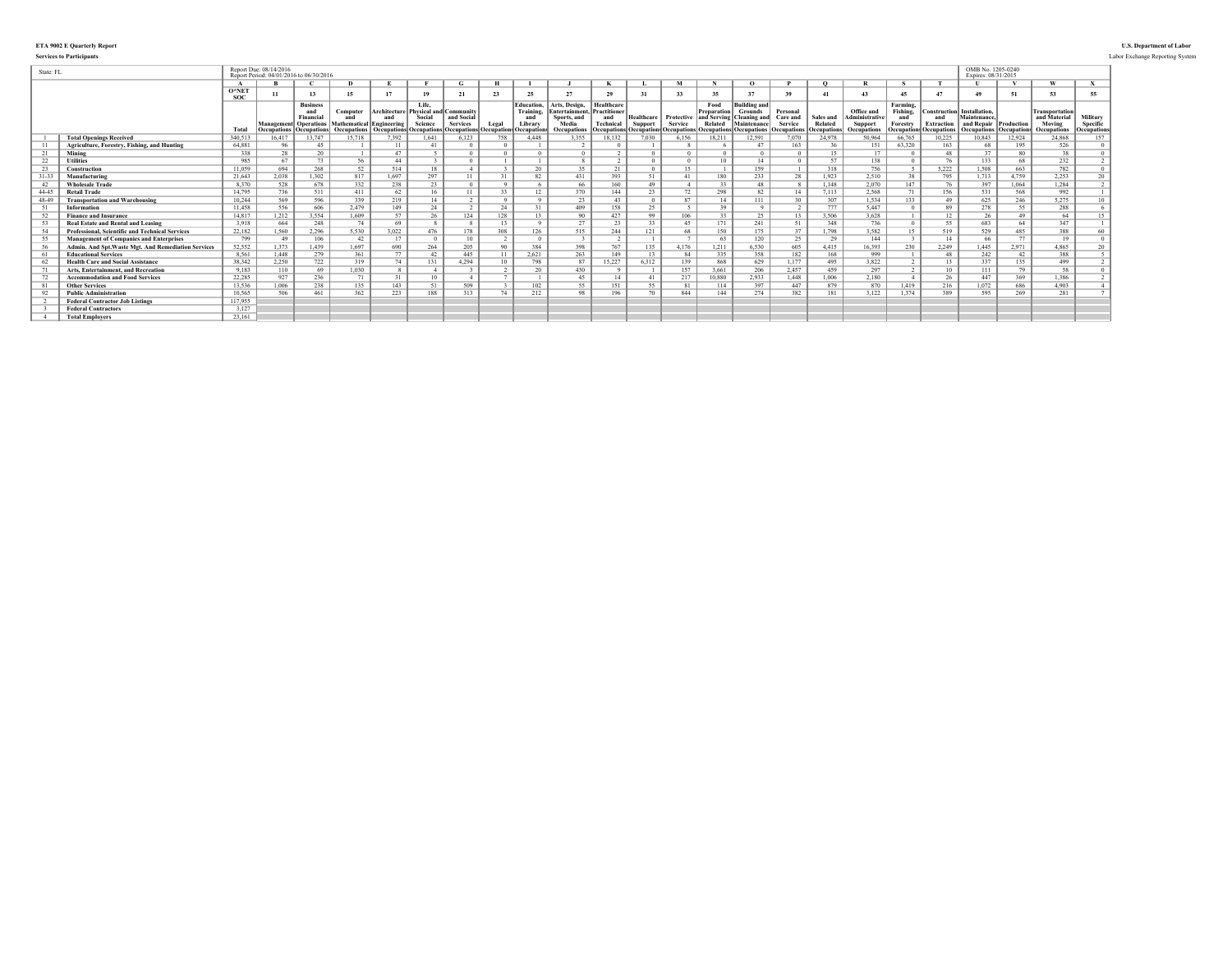# **ETA 9002 EUC Quarterly Report U.S. Department of Labor**

**Priority of Service** Labor Exchange Reporting System

| State: FL      |                                                    | OMB No. 1205-0240        |                                             |
|----------------|----------------------------------------------------|--------------------------|---------------------------------------------|
|                | Report Due: 08/14/2016                             | Expires: 08/31/2015      |                                             |
|                | <b>Current Reporting Period Ending:</b>            | <b>Total EUC RES/REA</b> | <b>Veterans, Eligible Persons, TSMs Who</b> |
|                | 06/30/2016                                         | <b>Claimants</b>         | <b>Receive EUC RES/REA</b>                  |
|                | <b>Total Participants</b>                          | 63,786                   | 4,207                                       |
| $\overline{2}$ | <b>Interstate</b>                                  | $\theta$                 | 0                                           |
| 3              | <b>Male</b>                                        | 28,090                   | 3,518                                       |
| $\overline{4}$ | Female                                             | 35,696                   | 689                                         |
| 5              | Adult (18 and over)                                | 63,784                   | 4,207                                       |
| 6              | $18 - 44$                                          | 31,572                   | 1,424                                       |
| 7              | $45 - 54$                                          | 16,549                   | 1,195                                       |
| 8              | 55 and over                                        | 15,663                   | 1,588                                       |
| 9              | <b>Total Exiters</b>                               | 52,095                   | 3,182                                       |
| 10             | <b>Entered Employment Numerator</b>                | 30,239                   | 1,793                                       |
| 11             | <b>Entered Employment (Youth)</b>                  |                          | $\theta$                                    |
| 12             | <b>Entered Employment (18-44)</b>                  | 16,733                   | 709                                         |
| 13             | <b>Entered Employment (45-54)</b>                  | 7,803                    | 538                                         |
| 14             | <b>Entered Employment (55 and over)</b>            | 5,702                    | 546                                         |
| 15             | <b>Entered Employment Rate</b>                     | 63                       | 58                                          |
| 16             | <b>Employment Retention at Six Mo. Numerator</b>   | 37,199                   | 2,213                                       |
| 17             | <b>Employment Retention at Six Mo. Denominator</b> | 44,688                   | 2,692                                       |
| 18             | <b>Employment Retention Rate at Six Mo.</b>        | 83                       | 82                                          |
| 19             | <b>Six Month Average Earnings</b>                  | 12,113                   | 14,114                                      |
|                | <b>Staff-Assisted Service Distribution</b>         |                          |                                             |
| 20             | <b>Received Staff-Assisted Services</b>            | 52,523                   | 3,416                                       |
| 21             | <b>Career Guidance</b>                             | 11,644                   | 1,046                                       |
| 22             | <b>Job Search Activities</b>                       | 31,831                   | 2,128                                       |
| 23             | <b>Referred to Employment</b>                      | 11,613                   | 866                                         |
| 24             | <b>Referred to WIA Services</b>                    | 1,140                    | 93                                          |
| 25             | <b>Received Workforce Info Services</b>            | 45,516                   | 3,050                                       |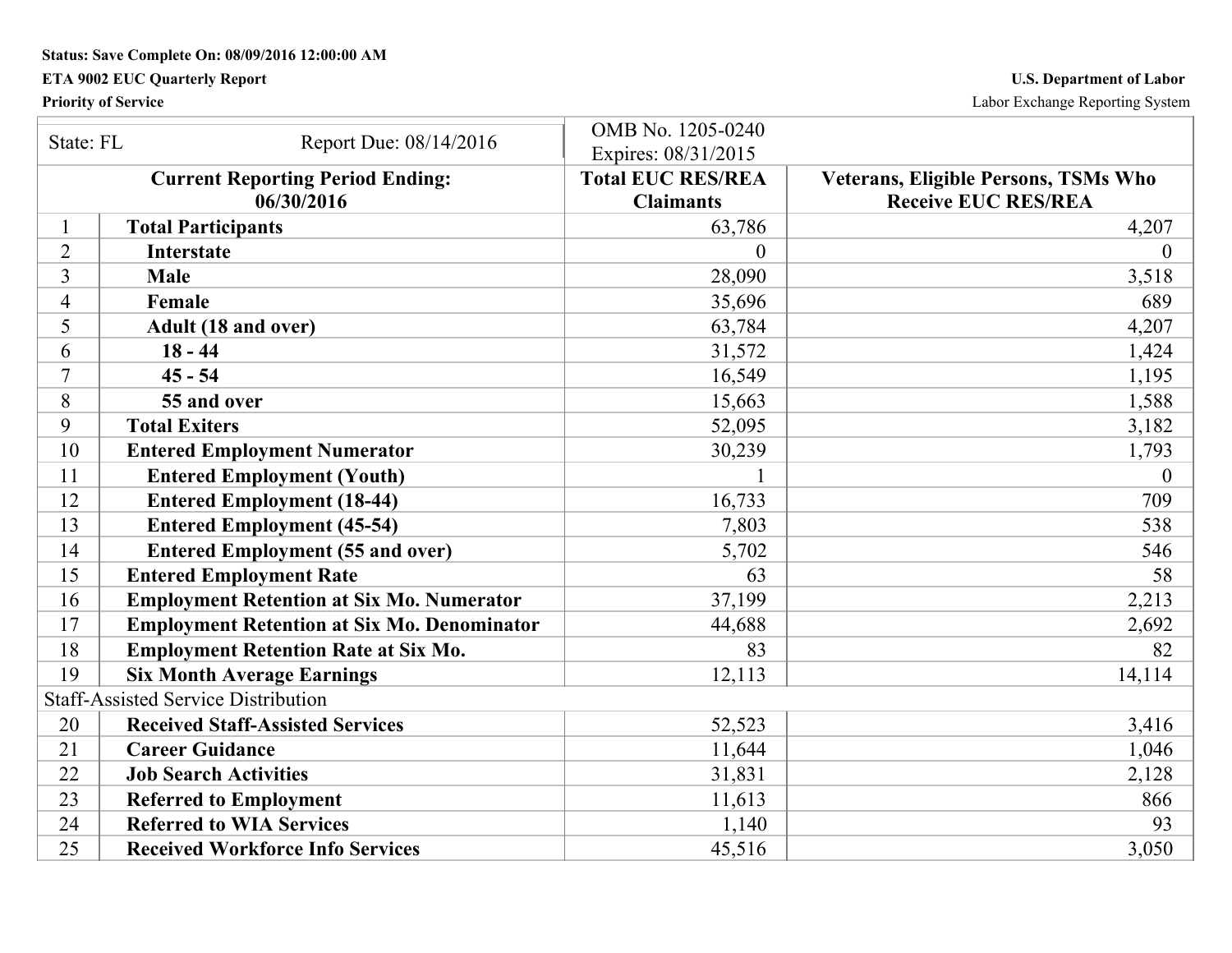# **Status: Save Complete On: 08/09/2016 12:00:00 AM ETA 9002 F Quarterly Report U.S. Department of Labor Priority of Service** Labor Exchange Reporting System

|                | State: FL                                                                                       | Report Due:<br>08/14/2016 |                          | OMB No.<br>1205-0240<br>Expires:<br>08/31/2015 |                          |
|----------------|-------------------------------------------------------------------------------------------------|---------------------------|--------------------------|------------------------------------------------|--------------------------|
|                | <b>Current Reporting Period Ending:</b>                                                         | <b>Current Quarter</b>    |                          | <b>Cumulative Four</b><br><b>Quarters</b>      |                          |
|                | 06/30/2016                                                                                      | <b>Total</b>              | Percent<br><b>Served</b> | <b>Total</b>                                   | Percent<br><b>Served</b> |
|                | <b>Covered Entrants Who Reached the End of the Entry Period</b>                                 | 5,965                     | 100                      | 31,421                                         | 100                      |
| $\overline{2}$ | <b>Covered Entrants Who Received a Service During the Entry Period</b>                          | 5,873                     | 99                       | 30,907                                         | 98                       |
|                | <b>Covered Entrants Who Received a Staff-Assisted Service During the Entry</b><br><b>Period</b> | 3,760                     | 63                       | 19,636                                         | 63                       |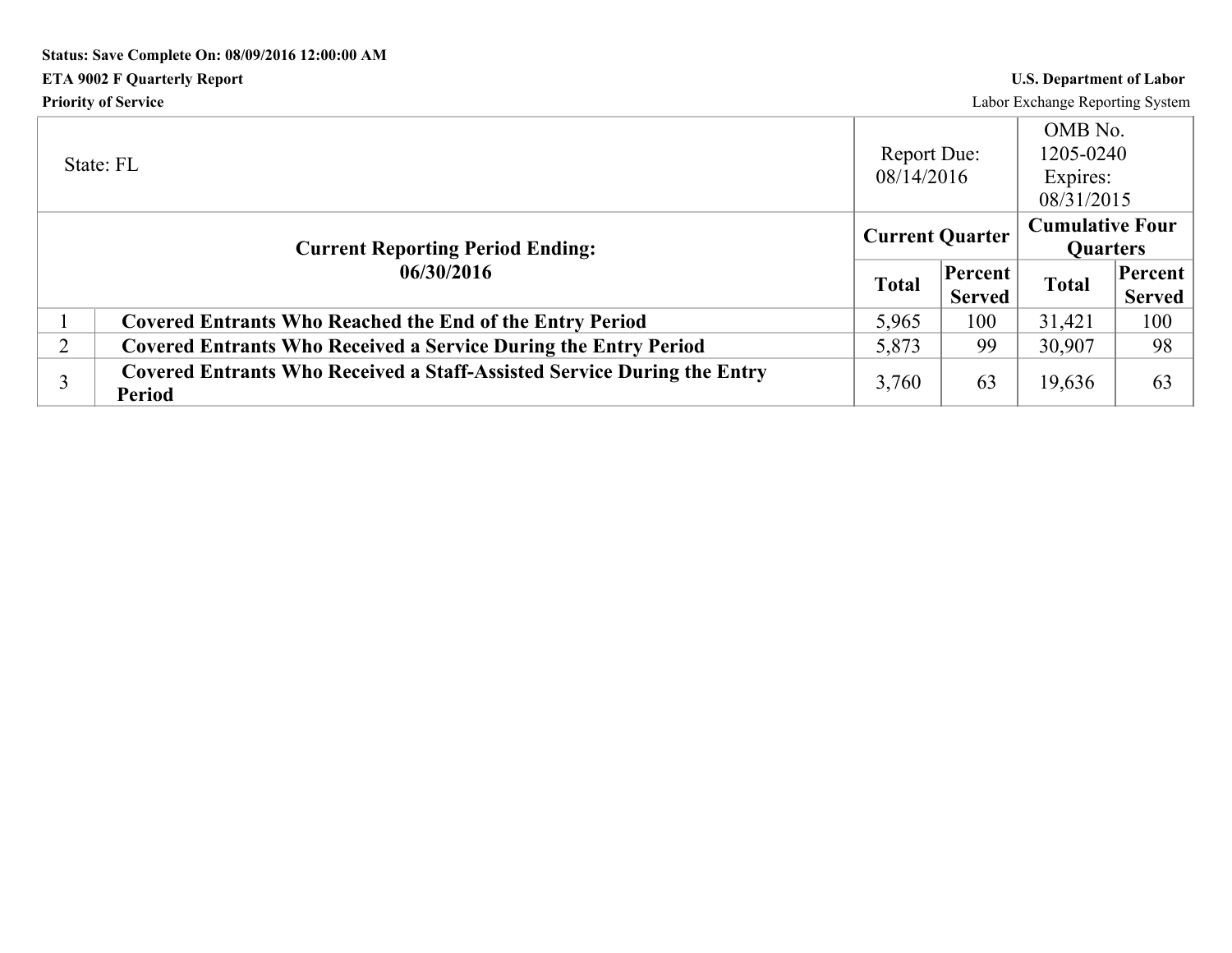Veterans' Employment and Training Service

| State: FL      |                                                                            | <b>Report Due: 08/14/2016</b> | Report Period: 04/01/2016 to 06/30/2016 |                                                  |                      |                      |                                 |                                                     | OMB Approval No. 1205-0240<br>Expiration Date: 08/31/2015 |                      |                              |
|----------------|----------------------------------------------------------------------------|-------------------------------|-----------------------------------------|--------------------------------------------------|----------------------|----------------------|---------------------------------|-----------------------------------------------------|-----------------------------------------------------------|----------------------|------------------------------|
|                |                                                                            | A                             | $\overline{B}$                          | $\overline{C}$                                   | D                    | Е                    | F                               | G                                                   | Н                                                         |                      | $\mathbf{I}$                 |
|                |                                                                            | Total                         | <b>TSMs</b>                             | Total<br>Veterans and<br><b>Eligible Persons</b> | Campaign<br>Veterans | Disabled<br>Veterans | Special<br>Disabled<br>Veterans | Recently<br>Separated<br>Veterans $(3 \text{ yrs})$ | Female<br>Veterans                                        | Homeless<br>Veterans | Post 9-11<br>Era<br>Veterans |
| -1             | <b>Total Participants</b>                                                  | 13,904                        | 295                                     | 12,771                                           | 5,857                | 4,475                | 1,962                           | 1,994                                               | 1,891                                                     | 1,837                | 4,781                        |
| 2              | Male                                                                       | 11,609                        | 238                                     | 10,742                                           | 5,149                | 3,676                | 1,573                           | 1,605                                               |                                                           | 1,615                | 3,809                        |
| 3              | Female                                                                     | 2,295                         | $\overline{57}$                         | 2,029                                            | 708                  | 799                  | 389                             | 389                                                 |                                                           | 222                  | 972                          |
| $\overline{4}$ | 18-44                                                                      | 5,643                         | 229                                     | 5,091                                            | 2,903                | 2,048                | 1,025                           | 1,715                                               | 1,036                                                     | 622                  | 3,789                        |
| 5              | 45-54                                                                      | 4,107                         | 61                                      | 3,800                                            | 1,444                | 1,328                | 574                             | 227                                                 | 554                                                       | 667                  | 785                          |
| 6              | 55 And Over                                                                | 4,154                         | 5                                       | 3,880                                            | 1,510                | 1,099                | 363                             | $\overline{52}$                                     | 301                                                       | 548                  | 207                          |
| 7              | <b>Total Exiters</b>                                                       | 9,409                         | $\overline{221}$                        | 8,451                                            | 3,859                | 2,901                | 1,262                           | 1,436                                               | 1,243                                                     | 1,135                | 3,228                        |
|                | a Services Provided                                                        |                               |                                         |                                                  |                      |                      |                                 |                                                     |                                                           |                      |                              |
| 8              | <b>Received Staff Assisted</b><br>Services                                 | 7,340                         | 149                                     | 6,767                                            | 3,185                | 2,892                | 1,347                           | 1,045                                               | 1,035                                                     | 1,308                | 2,865                        |
| 9              | <b>Attended TAP Employment</b><br>Workshop                                 | $\theta$                      | $\boldsymbol{0}$                        | $\theta$                                         | $\theta$             | $\theta$             | $\theta$                        | $\theta$                                            | $\Omega$                                                  | $\theta$             | $\theta$                     |
| 10             | Received Career Guidance                                                   | 4,423                         | 104                                     | 4,072                                            | 1,951                | 1,825                | 828                             | 619                                                 | 621                                                       | 822                  | 1,729                        |
| 11             | Received Intensive Services                                                | 6,637                         | $\overline{142}$                        | 6,171                                            | 2,925                | 2,675                | 1,246                           | 972                                                 | 943                                                       | 1,201                | 2,619                        |
| 12             | Referred to Federal Training                                               | 609                           | $\,8\,$                                 | 586                                              | 283                  | 225                  | 116                             | 88                                                  | 86                                                        | 115                  | 232                          |
| 13             | Received Job Search<br>Activities                                          | 4,583                         | 109                                     | 4,248                                            | 2,034                | 1,811                | 820                             | 652                                                 | 646                                                       | 841                  | 1,815                        |
| 14             | Referred to Employment                                                     | 2,397                         | $\overline{43}$                         | 2,260                                            | 1,011                | 942                  | 414                             | 304                                                 | 334                                                       | 434                  | 880                          |
| 15             | Referred to Federal Job                                                    | 80                            | $\overline{2}$                          | 76                                               | $\overline{39}$      | 39                   | 20                              | 13                                                  | $\tau$                                                    | 14                   | 35                           |
| 16             | Referred to Federal Contractor<br>Job                                      |                               |                                         |                                                  | 490                  |                      | 204                             | 150                                                 |                                                           |                      |                              |
|                | <b>b. Results And Outcomes</b>                                             |                               |                                         |                                                  |                      |                      |                                 |                                                     |                                                           |                      |                              |
| 17             | <b>Entered Employment Following</b><br>Staff Assisted Services Num.        |                               | 141                                     | 5,199                                            | 2,427                | 1,452                | 574                             | 1,006                                               | 740                                                       | 565                  | 2,099                        |
| 18             | <b>Entered Employment Following</b><br>Staff Assisted Services Den.        |                               | 215                                     | 8,969                                            | 4,106                | 2,724                | 1,121                           | 1,562                                               | 1,247                                                     | 1,055                | 3,260                        |
| 19             | <b>Entered Employment Following</b><br><b>Staff Assisted Services Rate</b> |                               | 66                                      | 58                                               | 59                   | 53                   | 51                              | 64                                                  | 59                                                        | 54                   | 64                           |
| 20             | <b>Entered Employment Following</b><br>Intensive Services Num.             |                               | 83                                      | 2,658                                            | 1,273                | 912                  | 391                             | 525                                                 | 414                                                       | 397                  | 1,140                        |
| 21             | <b>Entered Employment Following</b><br>Intensive Services Den.             |                               | 120                                     | 4,361                                            | 2,036                | 1,647                | 735                             | 800                                                 | 653                                                       | 699                  | 1,746                        |
| 22             | <b>Entered Employment Following</b><br>Intensive Services Rate             |                               | 69                                      | 61                                               | 63                   | 55                   | 53                              | 66                                                  | 63                                                        | 57                   | 65                           |
| 23             | <b>Employment Retention at Six</b><br>Months Numerator                     |                               | 233                                     | 7,588                                            | 3,508                | 1,838                | 654                             | 1,316                                               | 1,107                                                     | 442                  | 2,919                        |
| 24             | <b>Employment Retention at Six</b><br>Months Denominator                   |                               | 277                                     | 9,143                                            | 4,242                | 2,273                | 829                             | 1,631                                               | 1,363                                                     | 592                  | 3,581                        |
| 25             | <b>Employment Retention at Six</b><br>Months Rate                          |                               | 84                                      | 83                                               | 83                   | 81                   | 79                              | 81                                                  | 81                                                        | 75                   | 82                           |
| 26             | Six Month Average Earnings<br>Numerator                                    |                               | 4,429,118                               | 116,582,143                                      | 56,126,319           | 30,186,542           | 11,044,933                      | 19,243,281                                          | 15,351,206                                                | 4,718,317            | 44,864,686                   |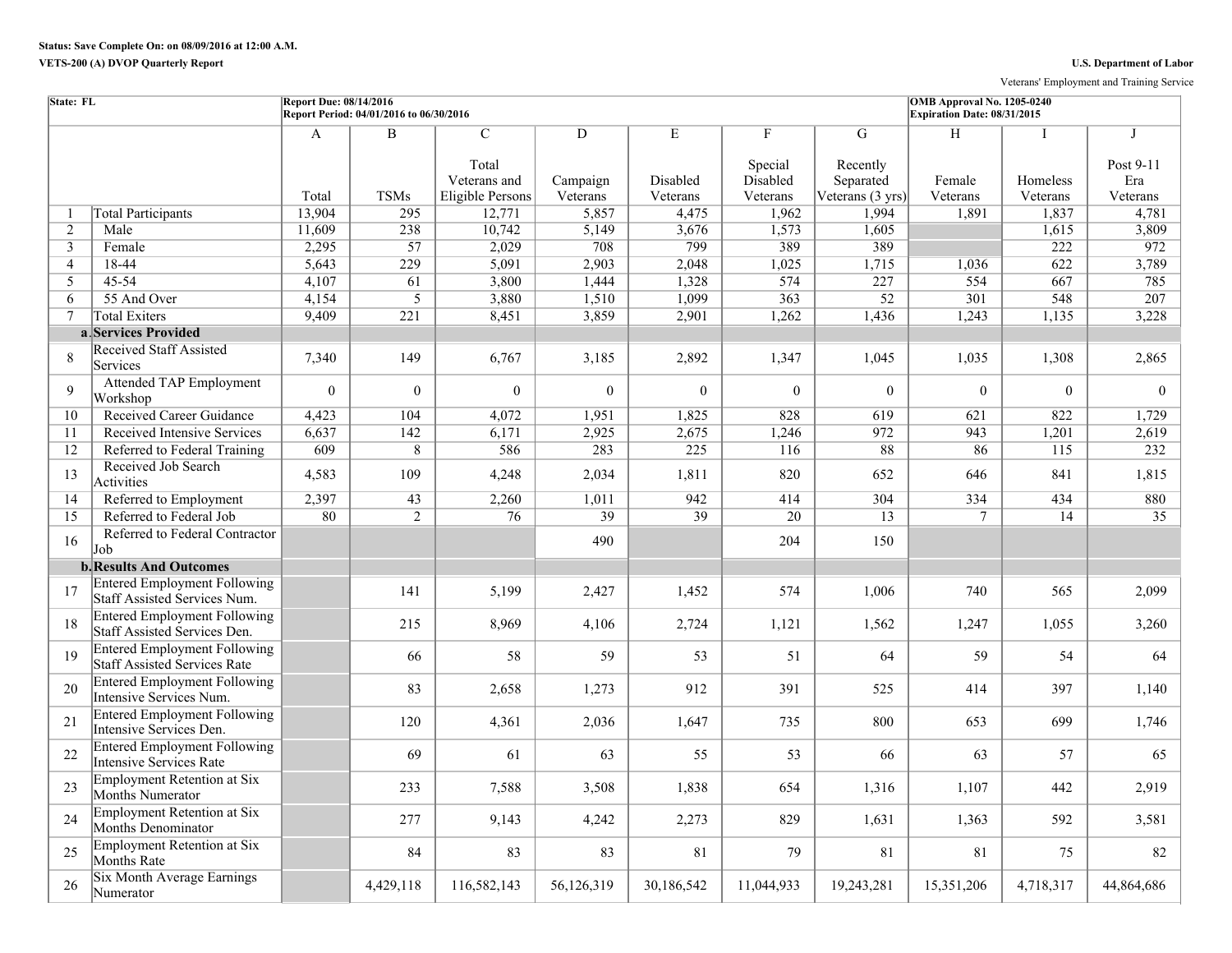|    | Six Month Average Earnings<br>Denominator | 233      | 7.588  | 3,508  | 1,838  | 654    | .316   | .107   | 442    | 2,919  |
|----|-------------------------------------------|----------|--------|--------|--------|--------|--------|--------|--------|--------|
| 28 | Six Months Average Earnings               | 19,009   | 15,364 | 16.000 | 16.424 | 16,888 | 14.623 | 13,867 | 10,675 | 15,370 |
| 29 | Three Month Median Earnings               | 6,785    | 5,539  | 5,922  | 6,087  | 6,349  | 5,200  | 5,223  | 4,026  | 5,568  |
| 30 | Six Month Median Earnings                 | 7,446    | 6,184  | 6,543  | 6,730  | 6,932  | 6,107  | 5,997  | 4,166  | 6,377  |
| 31 | <b>Federal Training Placements</b>        | $\Omega$ |        |        |        |        |        |        |        |        |
| 32 | Entered into Federal Job                  | $\Omega$ |        |        |        |        |        |        |        |        |
| 33 | Entered into Contractor Job               |          |        |        |        |        |        |        |        |        |
| 34 | Received Credential                       | $\Omega$ |        |        |        |        |        |        |        |        |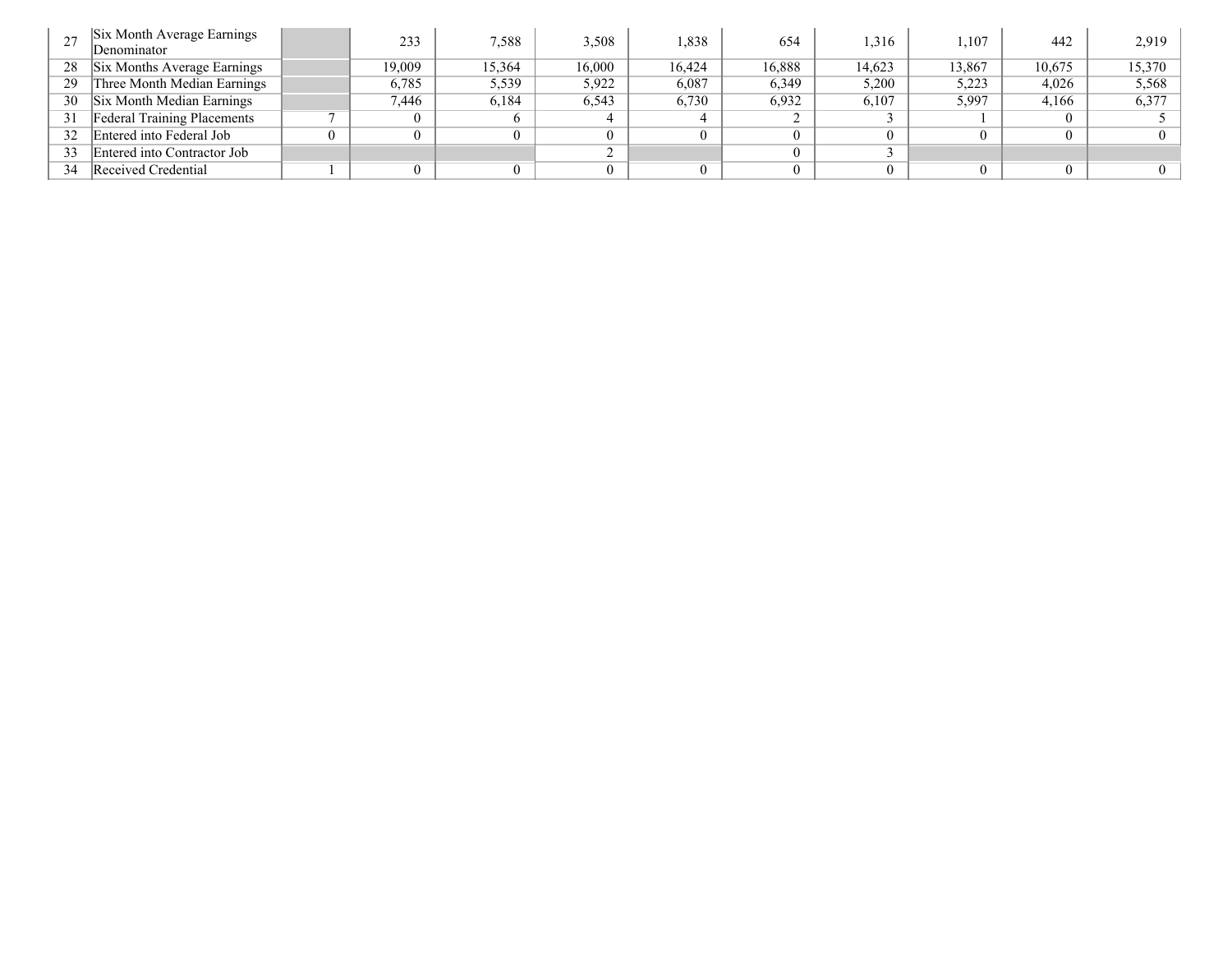## **VETS-200 (B) LVER Quarterly Report U.S. Department of Labor**

Veterans' Employment and Training Service

| State: FL      |                                                                     | <b>Report Due: 08/14/2016</b> | Report Period: 04/01/2016 to 06/30/2016 |                                                            |                           |                           |                                      |                                                | OMB Approval No. 1205-0240<br>Expiration Date: 08/31/2015 |                      |                                   |
|----------------|---------------------------------------------------------------------|-------------------------------|-----------------------------------------|------------------------------------------------------------|---------------------------|---------------------------|--------------------------------------|------------------------------------------------|-----------------------------------------------------------|----------------------|-----------------------------------|
|                |                                                                     | A<br>Total                    | $\overline{B}$<br><b>TSMs</b>           | $\mathcal{C}$<br>Total<br>Veterans and<br>Eligible Persons | D<br>Campaign<br>Veterans | E<br>Disabled<br>Veterans | F<br>Special<br>Disabled<br>Veterans | G<br>Recently<br>Separated<br>Veterans (3 yrs) | H<br>Female<br>Veterans                                   | Homeless<br>Veterans | I<br>Post 9-11<br>Era<br>Veterans |
|                | <b>Total Participants</b>                                           | 4,501                         | 84                                      | 4,130                                                      | 1,798                     | 929                       | 310                                  | 611                                            | 552                                                       | 261                  | 1,210                             |
| $\overline{2}$ | Male                                                                | 3,795                         | 72                                      | 3,514                                                      | 1,606                     | 769                       | 251                                  | 503                                            |                                                           | 232                  | 976                               |
| 3              | Female                                                              | 706                           | 12                                      | 616                                                        | 192                       | 160                       | $\overline{59}$                      | 108                                            |                                                           | $\overline{29}$      | 234                               |
| $\overline{4}$ | 18-44                                                               | 1,702                         | 67                                      | 1,501                                                      | 836                       | 398                       | 153                                  | 500                                            | 287                                                       | $\overline{93}$      | 970                               |
| 5              | 45-54                                                               | 1,350                         | 15                                      | 1,263                                                      | 378                       | 288                       | 99                                   | 79                                             | 178                                                       | 98                   | 188                               |
| 6              | 55 And Over                                                         | 1,449                         | $\overline{2}$                          | 1,366                                                      | 584                       | $\overline{243}$          | 58                                   | $\overline{32}$                                | 87                                                        | $\overline{70}$      | $\overline{52}$                   |
| $\tau$         | <b>Total Exiters</b>                                                | 2,757                         | 62                                      | 2,478                                                      | 1,073                     | 540                       | 207                                  | 382                                            | 338                                                       | 182                  | 766                               |
|                | a Services Provided                                                 |                               |                                         |                                                            |                           |                           |                                      |                                                |                                                           |                      |                                   |
| 8              | <b>Received Staff Assisted</b><br>Services                          | 153                           | $\overline{2}$                          | 134                                                        | 69                        | 44                        | 19                                   | 22                                             | 22                                                        | 19                   | 64                                |
| $\mathbf{Q}$   | <b>Attended TAP Employment</b><br>Workshop                          | $\boldsymbol{0}$              | $\overline{0}$                          | $\boldsymbol{0}$                                           | $\overline{0}$            | $\theta$                  | $\mathbf{0}$                         | $\Omega$                                       | $\overline{0}$                                            | $\Omega$             | $\overline{0}$                    |
| 10             | <b>Received Career Guidance</b>                                     | 5                             | $\overline{0}$                          | 5                                                          | $\overline{2}$            | $\overline{2}$            | $\theta$                             | $\overline{0}$                                 | $\mathbf{1}$                                              | $\theta$             | 3                                 |
| 11             | Received Intensive Services                                         | $\mathbf{1}$                  | $\boldsymbol{0}$                        | $\mathbf{1}$                                               | $\overline{0}$            | $\overline{0}$            | $\overline{0}$                       | $\theta$                                       | $\overline{0}$                                            | $\overline{0}$       | $\mathbf{1}$                      |
| 12             | Referred to Federal Training                                        | $\overline{0}$                | $\overline{0}$                          | $\overline{0}$                                             | $\overline{0}$            | $\overline{0}$            | $\overline{0}$                       | $\overline{0}$                                 | $\overline{0}$                                            | $\overline{0}$       | $\overline{0}$                    |
| 13             | Received Job Search<br>Activities                                   | 43                            | $\mathbf{0}$                            | 36                                                         | 17                        | 13                        | $\tau$                               | 5                                              | 5                                                         | $\overline{4}$       | 17                                |
| 14             | Referred to Employment                                              | 67                            | $\mathbf{1}$                            | 59                                                         | 30                        | 20                        | $\overline{9}$                       | $\overline{9}$                                 | 8                                                         | 10                   | 28                                |
| 15             | Referred to Federal Job                                             | $\overline{0}$                | $\overline{0}$                          | $\overline{0}$                                             | $\overline{0}$            | $\overline{0}$            | $\overline{0}$                       | $\overline{0}$                                 | $\overline{0}$                                            | $\overline{0}$       | $\overline{0}$                    |
| 16             | Referred to Federal Contractor<br>Job                               |                               |                                         |                                                            | $\tau$                    |                           | $\overline{4}$                       | 3                                              |                                                           |                      |                                   |
|                | <b>b. Results And Outcomes</b>                                      |                               |                                         |                                                            |                           |                           |                                      |                                                |                                                           |                      |                                   |
| 17             | <b>Entered Employment Following</b><br>Staff Assisted Services Num. |                               | 54                                      | 2,023                                                      | 887                       | 425                       | 148                                  | 330                                            | 256                                                       | 118                  | 692                               |
| 18             | <b>Entered Employment Following</b><br>Staff Assisted Services Den. |                               | 88                                      | 3,627                                                      | 1,573                     | 840                       | 309                                  | 556                                            | 463                                                       | 255                  | 1,120                             |
| 19             | <b>Entered Employment Following</b><br>Staff Assisted Services Rate |                               | 61                                      | 56                                                         | 56                        | 51                        | 48                                   | 59                                             | 55                                                        | 46                   | 62                                |
| 20             | <b>Entered Employment Following</b><br>Intensive Services Num.      |                               | 5                                       | 161                                                        | 72                        | 35                        | 14                                   | 29                                             | 24                                                        | 13                   | 59                                |
| 21             | <b>Entered Employment Following</b><br>Intensive Services Den.      |                               | $\overline{7}$                          | 273                                                        | 123                       | 68                        | 22                                   | 47                                             | 35                                                        | 27                   | 88                                |
| 22             | <b>Entered Employment Following</b><br>Intensive Services Rate      |                               | 71                                      | 59                                                         | 59                        | 52                        | 64                                   | 62                                             | 69                                                        | 48                   | 67                                |
| 23             | Employment Retention at Six<br>Months Numerator                     |                               | 136                                     | 4,223                                                      | 1,886                     | 828                       | 263                                  | 685                                            | 579                                                       | 168                  | 1,459                             |
| 24             | Employment Retention at Six<br><b>Months Denominator</b>            |                               | 153                                     | 4,957                                                      | 2,202                     | 990                       | 325                                  | 817                                            | 677                                                       | 221                  | 1,731                             |
| 25             | Employment Retention at Six<br>Months Rate                          |                               | 89                                      | 85                                                         | 86                        | 84                        | 81                                   | 84                                             | 86                                                        | 76                   | 84                                |
| 26             | Six Month Average Earnings<br>Numerator                             |                               | 2,702,992                               | 68,871,581                                                 | 32,266,809                | 14,632,438                | 5,034,226                            | 10,833,612                                     | 8,540,527                                                 | 1,829,137            | 23,590,124                        |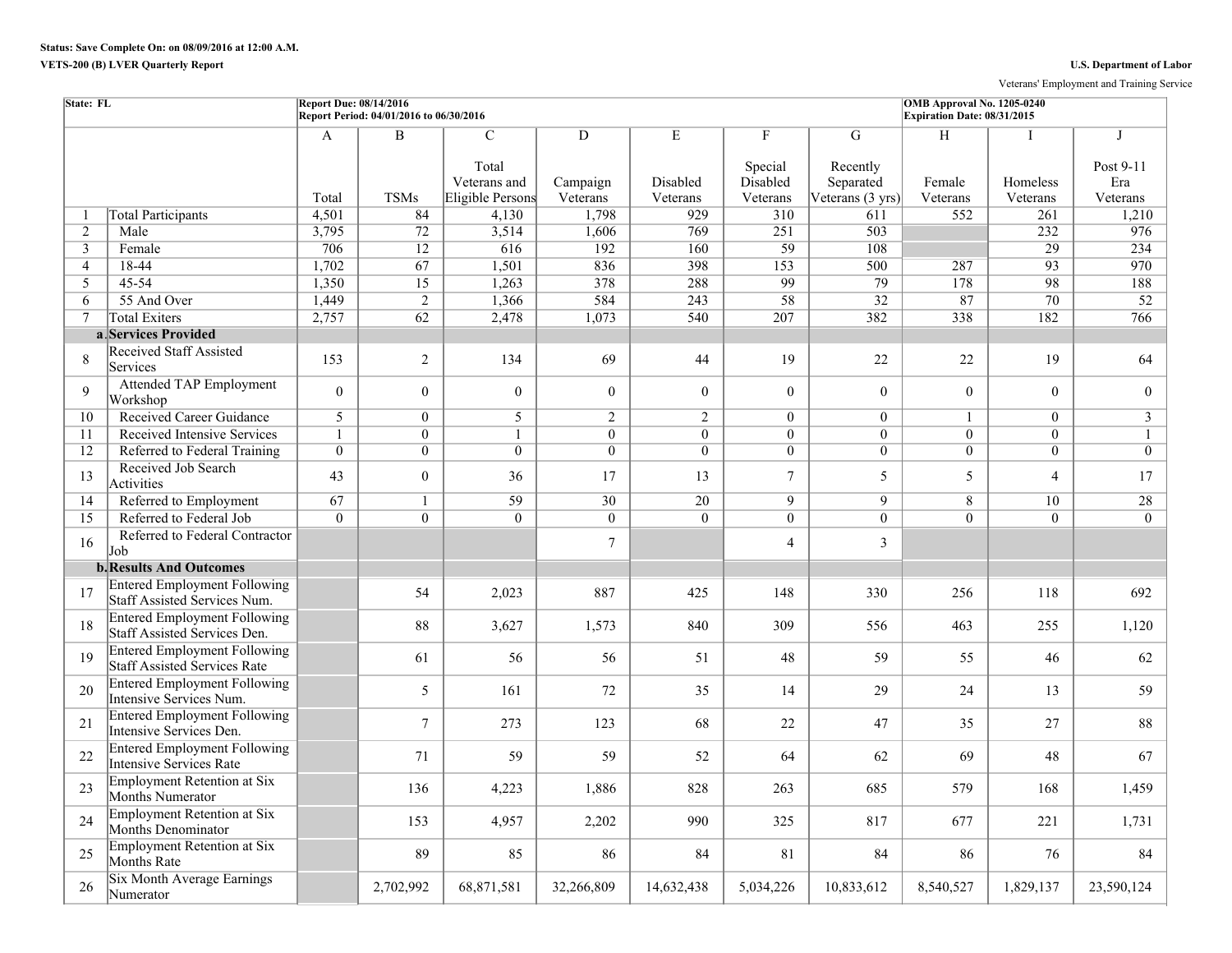|    | Six Month Average Earnings<br>Denominator | 136      | 4,223  | .886   | 828    | 263    | 685    | 579    | 168    | 1.459  |
|----|-------------------------------------------|----------|--------|--------|--------|--------|--------|--------|--------|--------|
| 28 | Six Months Average Earnings               | 19,875   | 16,309 | 17.109 | 17,672 | 19,142 | 15,816 | 14.751 | 10,888 | 16,169 |
| 29 | Three Month Median Earnings               | 8,071    | 5,957  | 6,291  | 6,457  | 6,946  | 5,654  | 6,019  | 4,545  | 5,959  |
| 30 | Six Month Median Earnings                 | 8,328    | 6,545  | 6.913  | 7,094  | 7,500  | 6,316  | 6,318  | 4,040  | 6,558  |
| 31 | <b>Federal Training Placements</b>        | $\theta$ |        |        |        |        |        |        |        |        |
| 32 | Entered into Federal Job                  |          |        |        |        |        |        |        |        |        |
| 33 | Entered into Contractor Job               |          |        |        |        |        |        |        |        |        |
| 34 | Received Credential                       |          |        |        |        |        |        |        |        |        |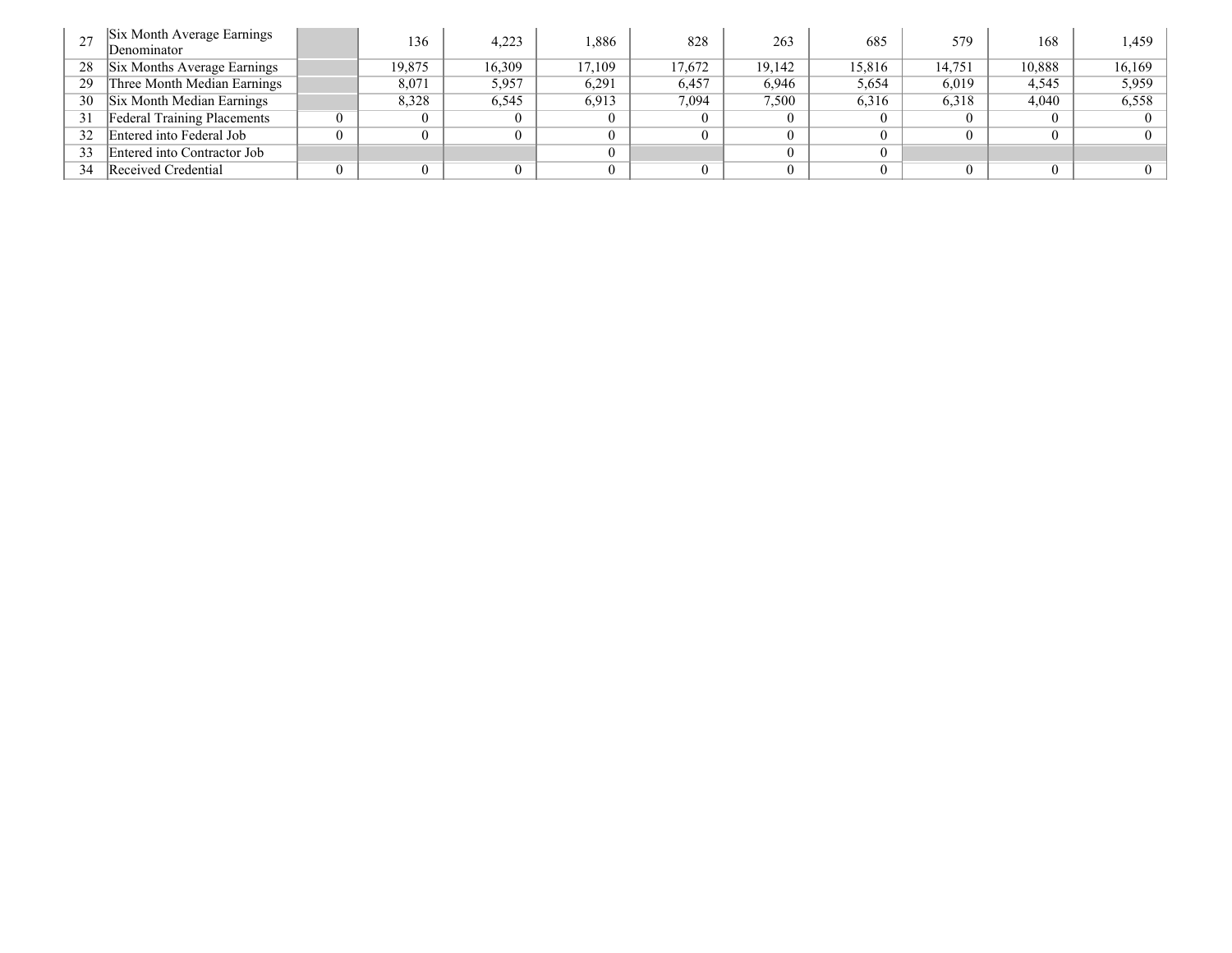Veterans' Employment and Training Service

| State: FL      |                                                                     | <b>Report Due: 08/14/2016</b> | Report Period: 04/01/2016 to 06/30/2016 |                                                                   |                           |                           |                                      |                                                | OMB Approval No. 1205-0240<br>Expiration Date: 08/31/2015 |                                     |                                             |
|----------------|---------------------------------------------------------------------|-------------------------------|-----------------------------------------|-------------------------------------------------------------------|---------------------------|---------------------------|--------------------------------------|------------------------------------------------|-----------------------------------------------------------|-------------------------------------|---------------------------------------------|
|                |                                                                     | A<br>Total                    | $\overline{\mathbf{B}}$<br><b>TSMs</b>  | $\mathcal{C}$<br>Total<br>Veterans and<br><b>Eligible Persons</b> | D<br>Campaign<br>Veterans | Е<br>Disabled<br>Veterans | F<br>Special<br>Disabled<br>Veterans | G<br>Recently<br>Separated<br>Veterans (3 yrs) | H<br>Female<br>Veterans                                   | $\mathbf I$<br>Homeless<br>Veterans | $\mathbf I$<br>Post 9-11<br>Era<br>Veterans |
| $\overline{1}$ | <b>Total Participants</b>                                           | 15,522                        | 334                                     | 14,161                                                            | 6,480                     | 4,772                     | 2,068                                | 2,260                                          | 2.087                                                     | 1,898                               | 5,276                                       |
| 2              | Male                                                                | 12,932                        | 271                                     | 11,900                                                            | 5,701                     | 3,924                     | 1,660                                | 1,818                                          |                                                           | 1,667                               | 4,206                                       |
| $\mathfrak{Z}$ | Female                                                              | 2,590                         | 63                                      | 2,261                                                             | 779                       | 848                       | 408                                  | 442                                            |                                                           | 231                                 | 1,070                                       |
| $\overline{4}$ | $18-44$                                                             | 6,344                         | 262                                     | 5,663                                                             | 3,217                     | 2,192                     | 1,084                                | 1,932                                          | 1,151                                                     | 652                                 | 4,191                                       |
| 5              | 45-54                                                               | 4,515                         | 66                                      | 4,159                                                             | 1,575                     | 1,407                     | 607                                  | 265                                            | 605                                                       | 685                                 | 859                                         |
| 6              | 55 And Over                                                         | 4,663                         | 6                                       | 4,339                                                             | 1,688                     | 1,173                     | 377                                  | $\overline{63}$                                | $\overline{331}$                                          | 561                                 | 226                                         |
| $\tau$         | <b>Total Exiters</b>                                                | 10,399                        | 248                                     | 9,275                                                             | 4,211                     | 3,083                     | 1,332                                | 1,578                                          | 1,354                                                     | 1,179                               | 3,535                                       |
|                | a Services Provided                                                 |                               |                                         |                                                                   |                           |                           |                                      |                                                |                                                           |                                     |                                             |
| 8              | <b>Received Staff Assisted</b><br>Services                          | 7,454                         | 150                                     | 6,863                                                             | 3,232                     | 2,920                     | 1,359                                | 1,063                                          | 1,050                                                     | 1,317                               | 2,907                                       |
| $\mathbf{Q}$   | <b>Attended TAP Employment</b><br>Workshop                          | $\theta$                      | $\mathbf{0}$                            | $\theta$                                                          | $\mathbf{0}$              | $\overline{0}$            | $\overline{0}$                       | $\theta$                                       | $\theta$                                                  | $\overline{0}$                      | $\theta$                                    |
| 10             | Received Career Guidance                                            | 4,427                         | 104                                     | 4,076                                                             | 1,953                     | 1,827                     | 828                                  | 619                                            | 622                                                       | 822                                 | 1.731                                       |
| 11             | Received Intensive Services                                         | 6,637                         | 142                                     | 6,171                                                             | 2,925                     | 2,675                     | 1,246                                | 972                                            | 943                                                       | 1,201                               | 2,619                                       |
| 12             | Referred to Federal Training                                        | 609                           | 8                                       | 586                                                               | 283                       | $\overline{225}$          | 116                                  | 88                                             | 86                                                        | 115                                 | 232                                         |
| 13             | Received Job Search<br>Activities                                   | 4,616                         | 109                                     | 4,274                                                             | 2,046                     | 1,821                     | 826                                  | 655                                            | 649                                                       | 843                                 | 1,825                                       |
| 14             | Referred to Employment                                              | 2,457                         | 43                                      | 2,313                                                             | 1,037                     | 958                       | 422                                  | 313                                            | 340                                                       | 442                                 | 905                                         |
| 15             | Referred to Federal Job                                             | 80                            | $\overline{2}$                          | 76                                                                | 39                        | 39                        | 20                                   | 13                                             | $\tau$                                                    | 14                                  | 35                                          |
| 16             | Referred to Federal Contractor<br>Job                               |                               |                                         |                                                                   | 497                       |                           | 208                                  | 153                                            |                                                           |                                     |                                             |
|                | <b>b. Results And Outcomes</b>                                      |                               |                                         |                                                                   |                           |                           |                                      |                                                |                                                           |                                     |                                             |
| 17             | <b>Entered Employment Following</b><br>Staff Assisted Services Num. |                               | 167                                     | 5,838                                                             | 2,701                     | 1,583                     | 619                                  | 1,132                                          | 820                                                       | 585                                 | 2,357                                       |
| 18             | <b>Entered Employment Following</b><br>Staff Assisted Services Den. |                               | 258                                     | 10,117                                                            | 4,592                     | 2,979                     | 1,214                                | 1,782                                          | 1,390                                                     | 1,109                               | 3,687                                       |
| 19             | <b>Entered Employment Following</b><br>Staff Assisted Services Rate |                               | 65                                      | 58                                                                | 59                        | 53                        | 51                                   | 64                                             | 59                                                        | 53                                  | 64                                          |
| 20             | <b>Entered Employment Following</b><br>Intensive Services Num.      |                               | 88                                      | 2,768                                                             | 1,321                     | 935                       | 396                                  | 548                                            | 431                                                       | 403                                 | 1,188                                       |
| 21             | <b>Entered Employment Following</b><br>Intensive Services Den.      |                               | 127                                     | 4,549                                                             | 2,118                     | 1,692                     | 745                                  | 837                                            | 678                                                       | 714                                 | 1,817                                       |
| 22             | <b>Entered Employment Following</b><br>Intensive Services Rate      |                               | 69                                      | 61                                                                | 62                        | 55                        | 53                                   | 66                                             | 64                                                        | 56                                  | 65                                          |
| 23             | Employment Retention at Six<br>Months Numerator                     |                               | 300                                     | 9,115                                                             | 4,202                     | 2,112                     | 751                                  | 1,596                                          | 1,322                                                     | 492                                 | 3,499                                       |
| 24             | <b>Employment Retention at Six</b><br>Months Denominator            |                               | 353                                     | 10,960                                                            | 5,057                     | 2,596                     | 944                                  | 1,974                                          | 1,612                                                     | 661                                 | 4,282                                       |
| 25             | <b>Employment Retention at Six</b><br>Months Rate                   |                               | 85                                      | 83                                                                | 83                        | 81                        | 80                                   | 81                                             | 82                                                        | 74                                  | 82                                          |
| 26             | Six Month Average Earnings<br>Numerator                             |                               | 5,623,263                               | 142,197,805                                                       | 68, 312, 357              | 34,991,367                | 12,797,337                           | 23,566,629                                     | 18,582,183                                                | 5,171,977                           | 54,227,731                                  |